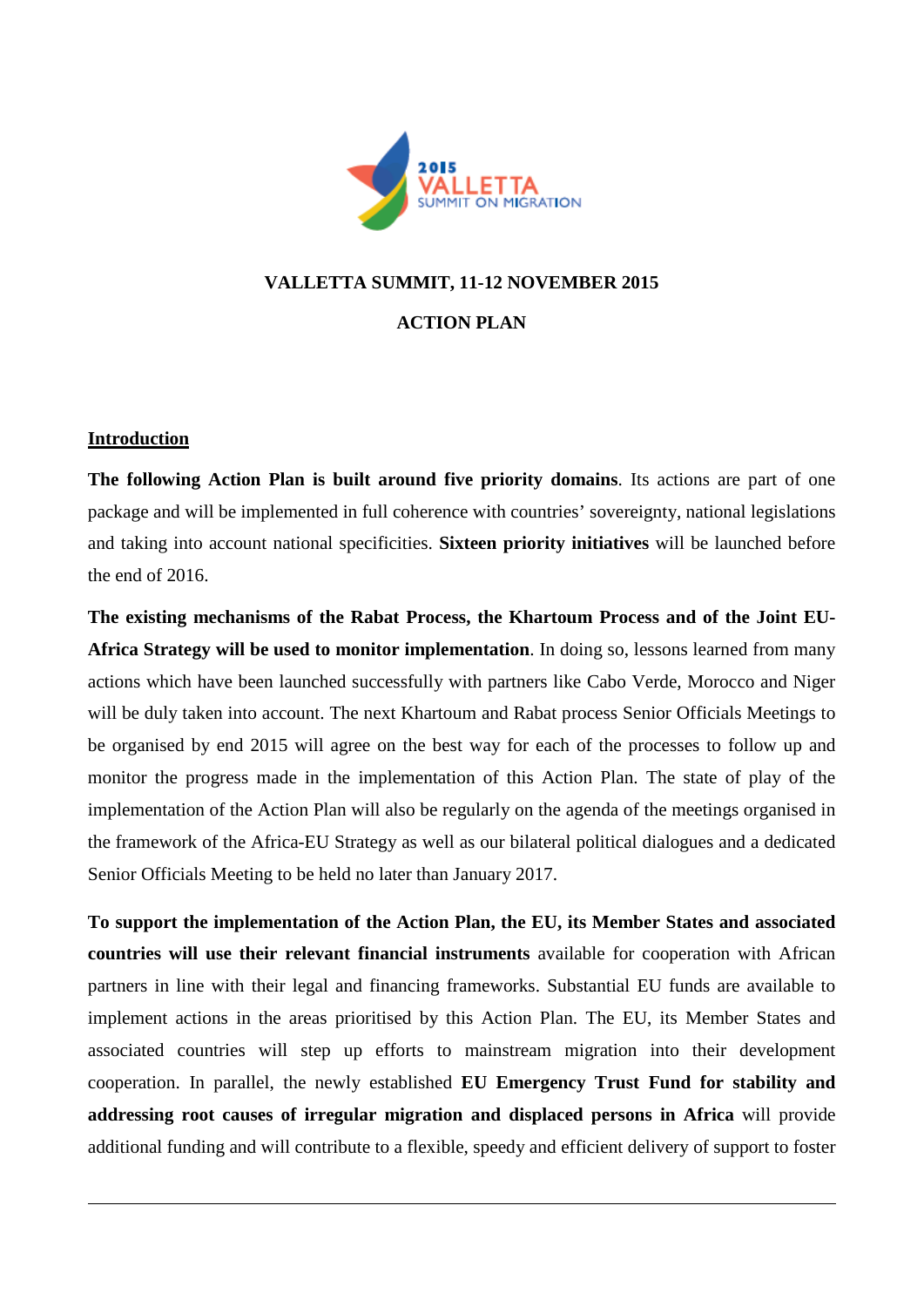stability and to contribute to better migration management. More specifically, the Trust Fund will help address the root causes of destabilisation, forced displacement and irregular migration, by promoting economic and equal opportunities, strengthening resilience of vulnerable people, security and development. Moreover, the European Investment Bank, in cooperation with African partners, the Commission and other financial institutions, can provide financing to support the reestablishment of the conditions for self-sustaining economic growth and the development of human capital.

## **1. Development benefits of migration and addressing root causes of irregular migration and forced displacement**

#### *1.1. Investing in development and poverty eradication*

#### • **Mainstream migration in development cooperation**

- *Support African countries, regional and pan-African institutions, in particular the African Union, in developing or further strengthening national and regional migration strategies while taking note of individual countries specificities*
- *Develop options for migration mainstreaming processes that are based on principles of ownership, involvement and participation of key actors*
- *Integrate migration in development and poverty eradication strategies and programmes, in particular in the areas such as labour market/employment, private sector development, education, health, social protection and security, while ensuring full policy coherence*
- *Encourage triangular cooperation between Sub-Saharan countries, Southern Mediterranean countries and European ones on migration-related topics to foster development in regions of origin and transit*
- *Conduct a joint EU-Africa analysis of the root causes of irregular migration and forced displacement to improve the evidence-base of public policies*
- *Pursue strategic reflection to further promote regional economic integration between European, Southern Mediterranean and Sub-Saharan countries*
- **Boost socio-economic development**, particularly by creating job opportunities, especially for young women and men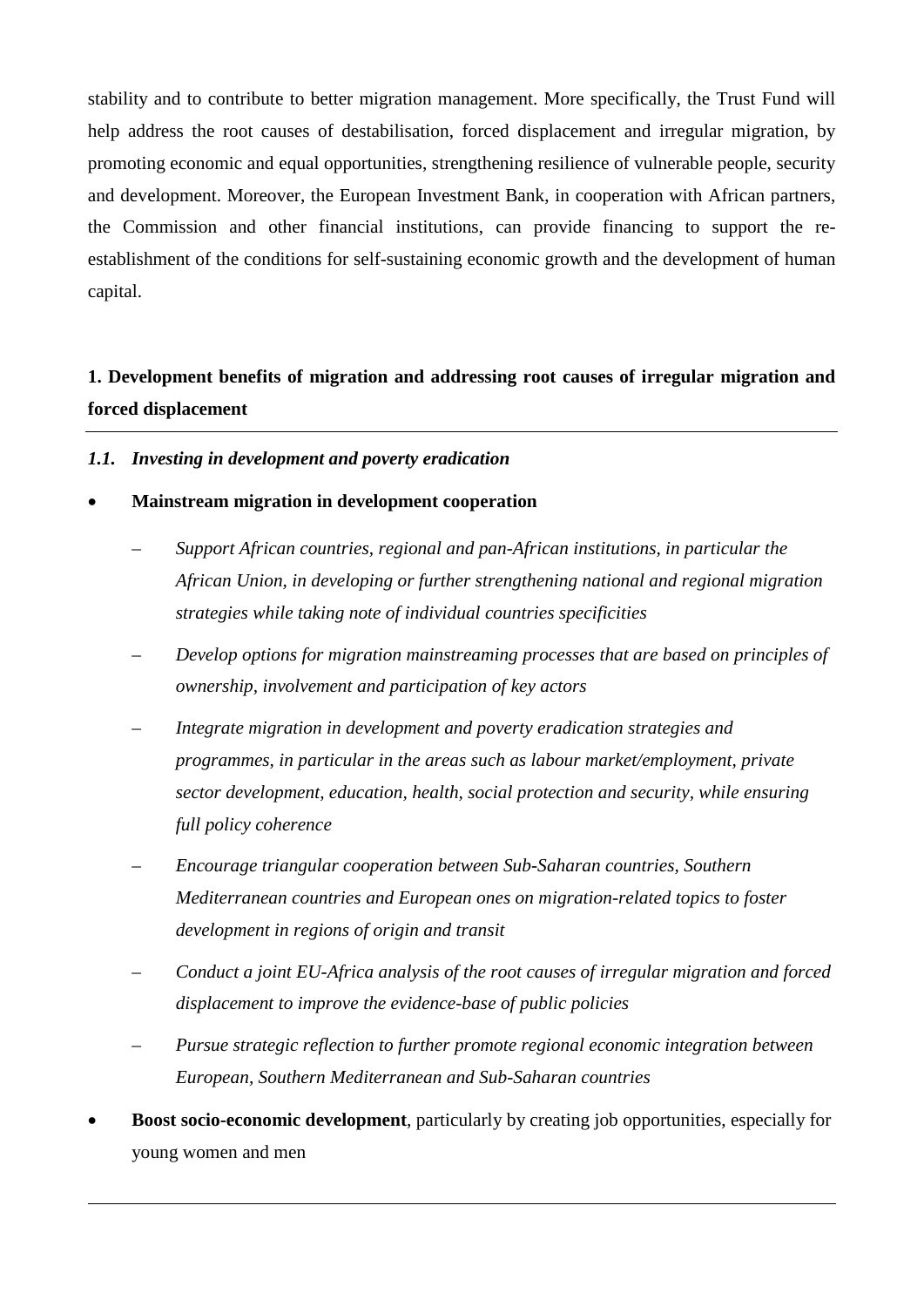- *Enhance employment opportunities and revenue-generating activities in regions of origin and transit of migrants, including through public and private investment in favour of agriculture and rural economy development (e.g. the "terres fermes" policy devoted to value chain development, support to agri-business and family farming)*
- *Step up assistance to youth to acquire labour market-relevant skills through education, vocational training, access to digital technologies, while ensuring equal opportunities for young women and men (e.g. AU/NEPAD new skills initiative)*
- *Create new economic opportunities for young women and men through initiatives focused on, among others, targeted measures to create jobs and employment opportunities and stimulate entrepreneurship), and programmes with civil society to foster youth participation in the public sphere*
- *Develop networks between European and African vocational training institutions, with a view to ensuring that vocational training matches labour market needs*
- *Step up support to micro, small and medium sized enterprises (SME) in the formal and informal sector including through access to finance and micro-loans, training and incubation with particular focus on women, youth and rural populations*
- *Support and boost the local information and communications technology sector, including ICT start-up communities, and work with them (for example through practical trainings, workshops, mentoring)*
- *Support economic cross-border activities in border cities and markets*
- Support **resilience**, in particular to the benefit of the most vulnerable, in particular women and children, and communities hosting protracted refugee populations, including through rural development, food and nutrition security, health, education and social protection
	- *Enhance the resilience agenda aiming at reducing food insecurity and under-nutrition and increase the delivery of basic services notably through the AGIR (Sahel) and Share 2.0 (Horn of Africa) initiatives*
	- *Address environmental and climate change issues in the most affected regions, including through adaptation to climate change and development of sustainable and renewable energies, notably via consensual electrification projects Provide satellite data and information (Copernicus programme) to support rural development, the improvement of food security and the management of natural resources in a sustainable*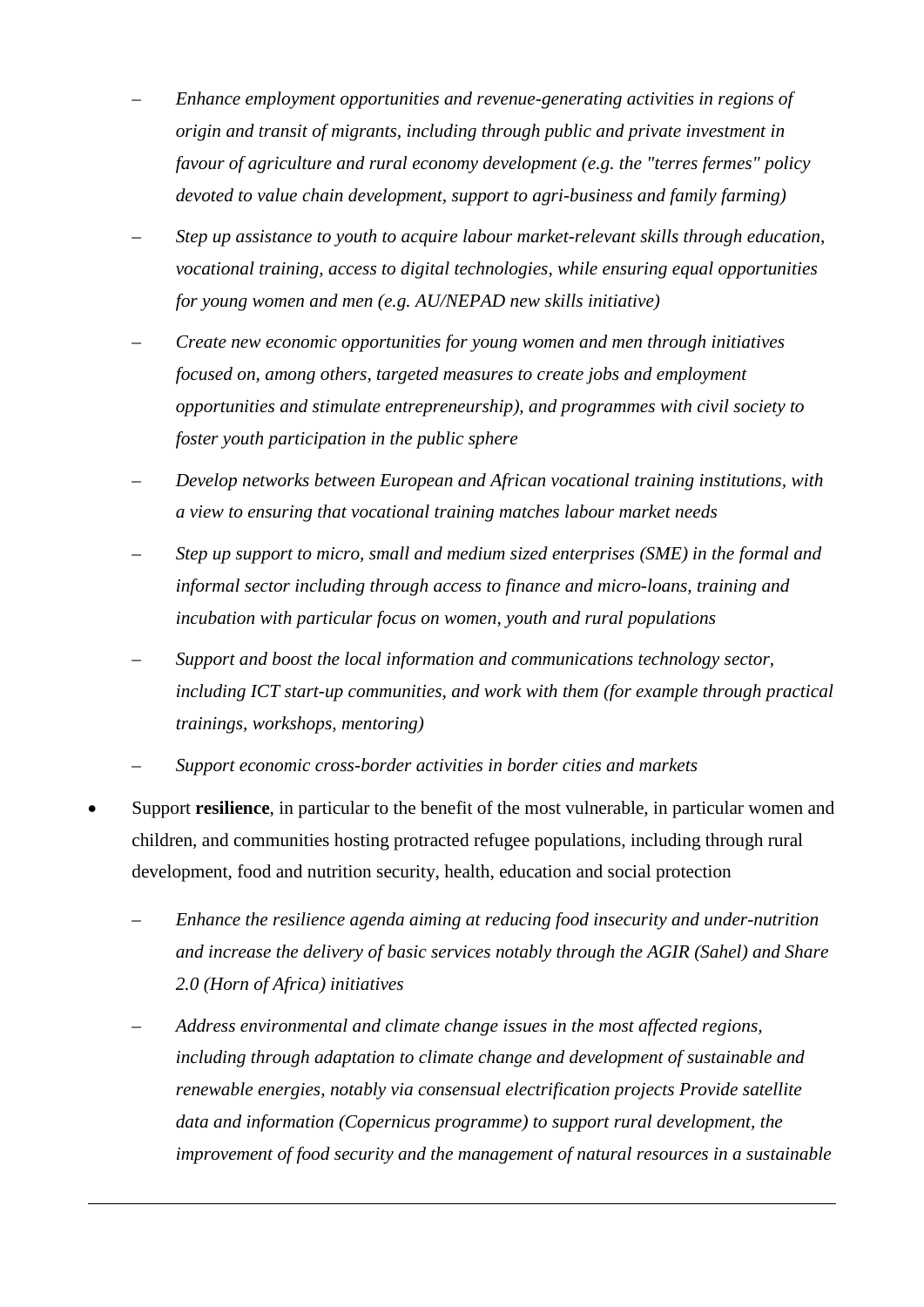*way. The existing access to Copernicus data and information products by African countries will be further facilitated*

- **Enhance sustainable livelihoods and self-reliance** opportunities for displaced persons, as well as to host communities
	- *Promote economic opportunities for displaced persons, that would also benefit the host communities and reduce dependency on humanitarian assistance*
	- *Enhance the provision of basic services for displaced persons and host communities such as increased access to education, water, health services, and vocational training in cooperation with regional and local authorities*

## *1.2 Development benefits of migration*

- Promote cheaper, safer, legally-compliant and faster transfers of **remittances** and facilitate productive domestic investments
	- *Implement country specific programmes, maximising the impact of remittances notably in rural areas*
	- *Support financial education and inclusion of migrants and their families*
	- *By 2030, reduce to less than 3 percent the transaction costs of migrant remittances and eliminate remittance corridors with costs higher than 5 percent. In addition, identify corridors for remittances transfers where the partners commit to substantially reduce the costs by 2020, from Europe to Africa and within Africa, in compliance with exisiting national legislation*
	- *Explore, identify and promote innovative financial instruments to channel remittances for development purposes and to increase the volume of transfers through the formal remittance channels*
- Promote **diaspora** engagement in countries of origin
	- *Develop country specific actions aiming at enhancing the development impact of migrant diasporas, both in the EU and associated countries and in Africa, to their country of origin. In this context, develop diaspora investment models aimed at leveraging migrants' savings for local business development and as a means of boosting local economic development*
	- *Further enhance the countries' outreach to and the knowledge of their diaspora*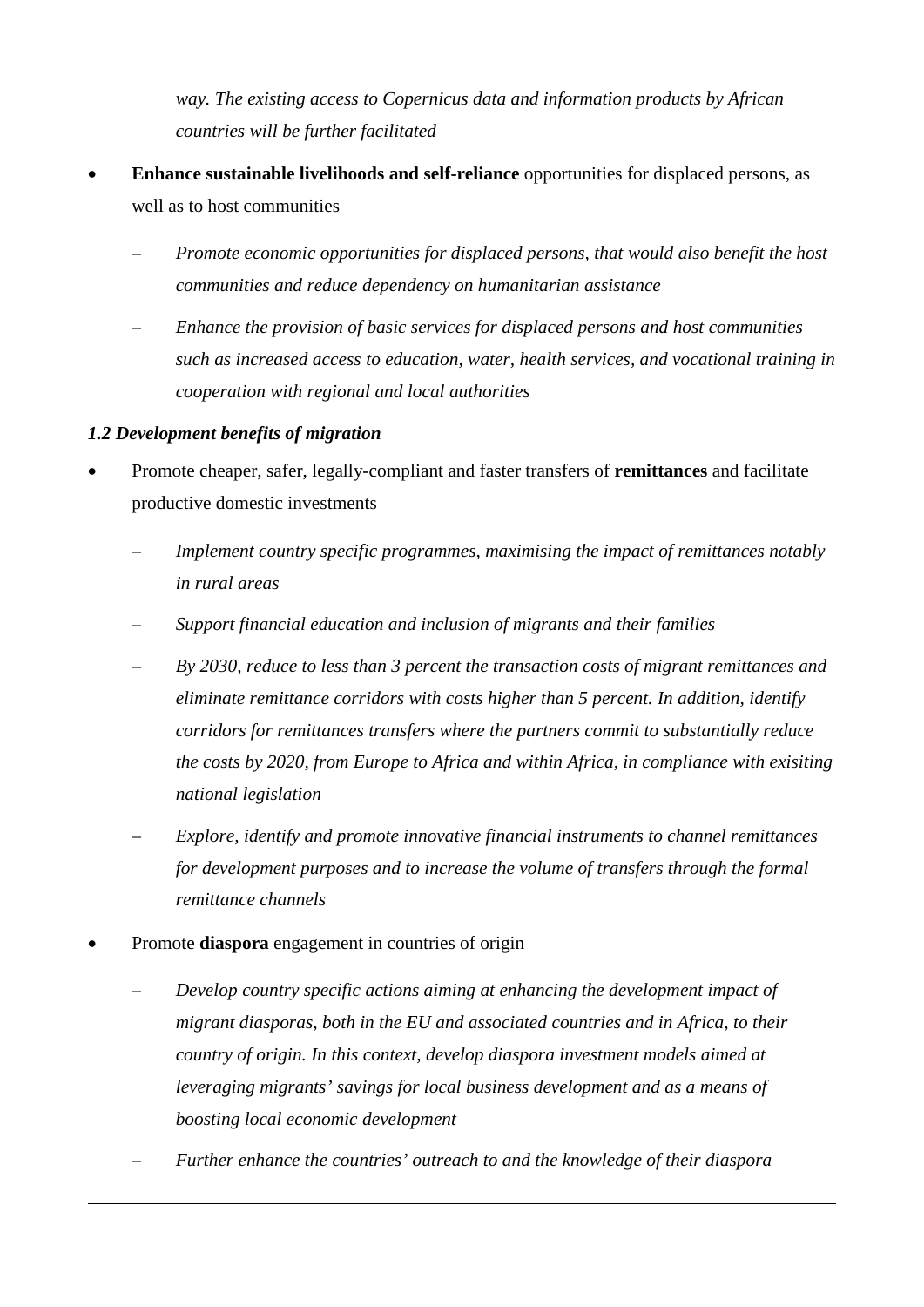## *1.3 Addressing* **instability and crises**

- **Take action with regard to conflicts,** human rights violations and abuses that, generate internal displacement, irregular migration and refugee flows. Special focus should be given to the situation in individual countries in Africa, and notably in the regions of Sahel, Lake Chad and the Horn of Africa.
	- *Reinforce support to diplomatic initiatives, including mediation efforts, for some of the most urgent crisis situations in Africa*
	- *Consolidate and support the implementation of crisis settlement processes in terms of peace agreements and reconciliation by the international community*

#### • **Prevent new conflicts**

- *Reinforce the support to the different subregional initiatives and mechanisms for conflict prevention and management, as well as to development and implementation of the African Peace and Security Architecture and the African Governance Architecture*
- *Consider cooperation regarding early warning and analysis of potential future conflicts of any nature, which might lead to displacement of the population*
- *Launch measures to prevent and counter radicalisation and violent extremism, in particular among the youth, notably in the Sahel, Lake Chad, North Africa and Horn of Africa regions, taking into account inter alia ElAzhar's leading role in this regard, the Moroccan experience regarding the education of imams and the outcome of the International Conference an Violent Extremism and Deradicalisation held in Algeria on 22 and 23 July 2015*
- *Support national, regional, and local administrations and civil society organisations in their efforts to foster community cohesion and address human rights violations that contribute to instability in accordance with national law*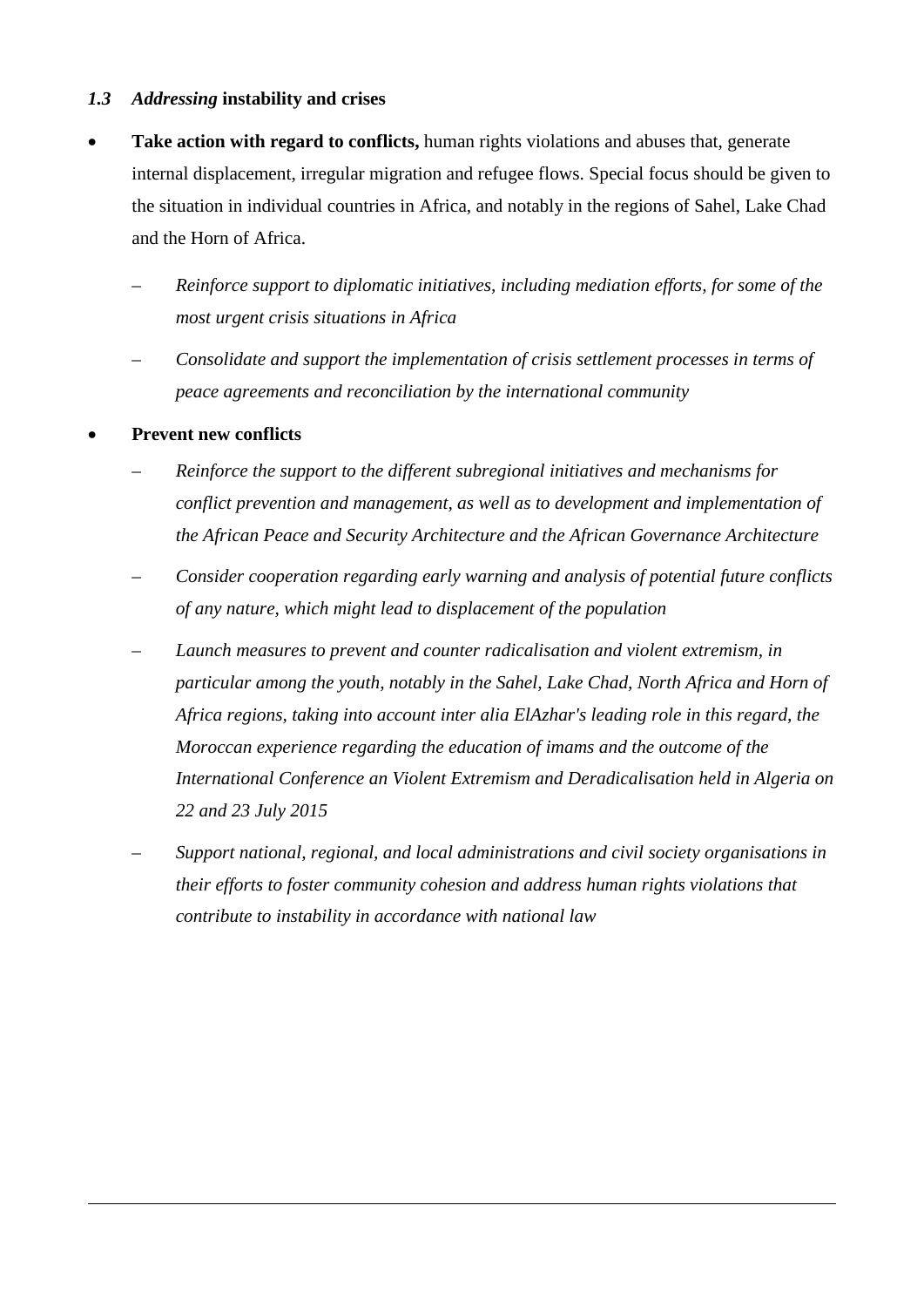- **Support State building, rule of law and good governance**
	- *Strengthen capacities of public administration in security and rule of law as well as improve border management*
	- *Support cross-border cooperation and specific actions with both security and development dimensions in remote border areas*
	- *Promote police and judicial cooperation between origin, transit and destination countries*
	- *Protect and promote respect for Human Rights for all, including migrants and refugees, in countries of origin, transit and destination. Work together to ensure the African Year of Human Rights in 2016 is a success*
- **Reinforce State capacity to ensure security and fight terrorist threats**, including through continuation of existing efforts to the benefit of local populations
	- *Develop activities of EUCAP Sahel Niger in the Agadez region, while increasing coordination with EUCAP Sahel Mali*
	- *Strengthen capacity to fight terrorism and organised crime, in a human rights compliant manner, including through training and professionalisation of the internal security forces as well as judicial authorities including through regional cooperation*
	- *Encourage exchange of information at regional level (e.g. support to G5 Sahel Security Platform) as well as with destination countries*

- *Launch projects to enhance employment opportunities and revenue-generating activities in regions of origin and transit of migrants in East, North and West Africa to enhance the professional skills and employability of young people, including the AU/NEPAD skills initiative, access to digital technologies, support to micro, small- and medium-sized enterprises in the formal and informal sectors and increased access to finance*
- *Launch projects linking relief, rehabilitation and development in peripheral and most vulnerable areas characterised by instability, forced displacement and irregular migration, providing a targeted response to tackle the main determinants of vulnerability (poverty, marginalisation, exclusion, destitution) and targeting populations at risk (especially youth)*
- *Operationalise the African Institute on Remittances to serve as a focal point for all stakeholders in African remittances, a centre of excellence on African remittances as regards*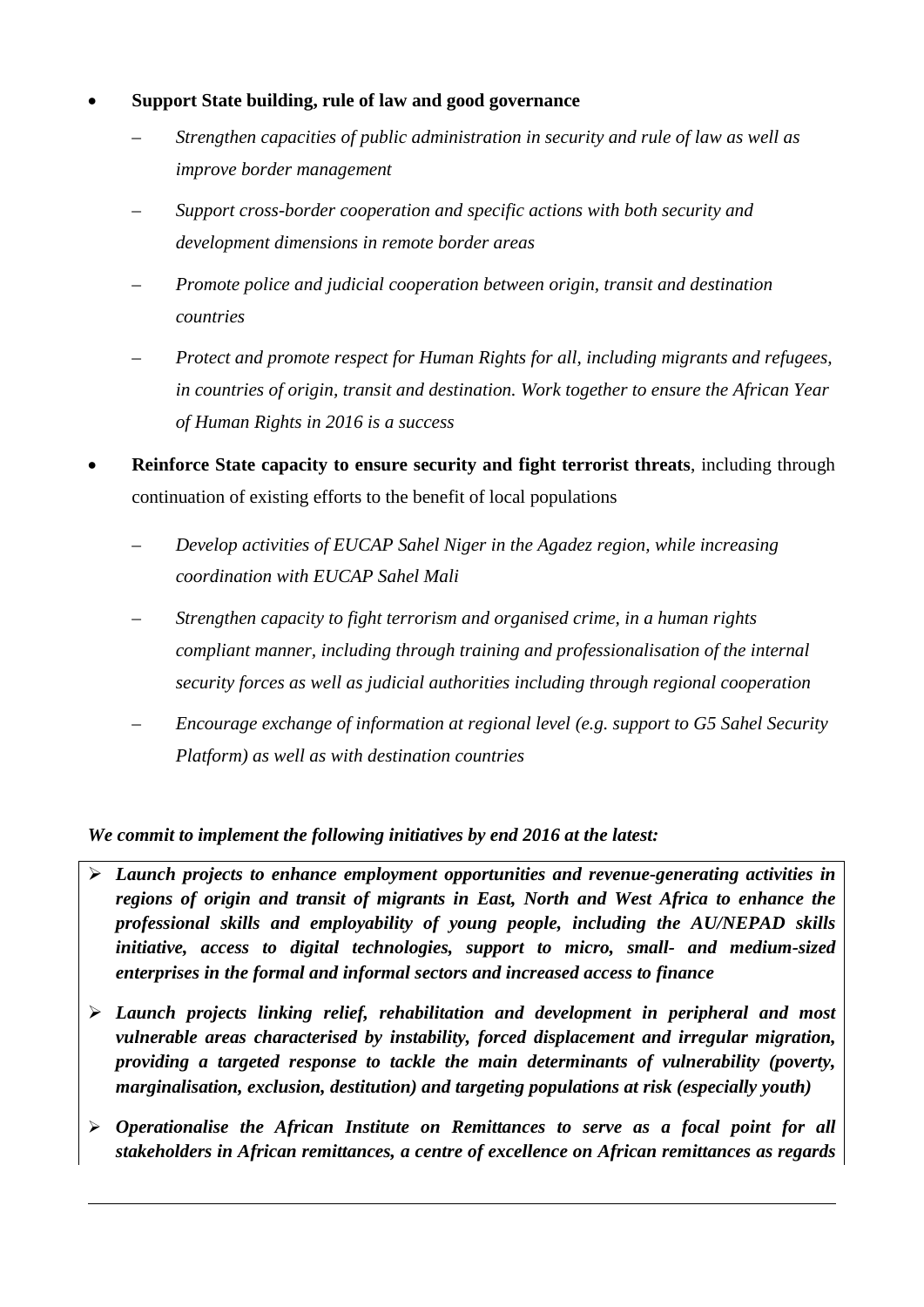*research, advocacy and private sector engagement; and a hub through which technical assistance and capacity building regarding remittances would be provided to African Union Member States' organisations (central banks, ministries, banks, and non-bank financial institutions)*

 *Facilitate responsible private investment in African agriculture, agri-business and agroindustries and boost intra-African trade and exports of agricultural products through agricultural finance initiatives and by working with like-minded organisations, with immediate effect, with a view to contributing to rural economic transformation, taking due note of the African Union's Malabo Declaration on Accelerated Agricultural Growth and Transformation for Shared Prosperity and Improved Livelihoods.*

## **2. Legal migration and mobility**

- Promoting **regular channels for migration** and mobility from and between European and African countries
	- *Reinforce cooperation and create networks between relevant agencies and institutions in the field of job/employment creation and development with a view to facilitating placements and job opportunities*
	- *Strengthen cooperation on pre-departure measures (e.g. foreign language and vocational training) as well as rights awareness*
	- *Step up efforts to promote legal migration and mobility within bilateral cooperation frameworks such as Mobility Partnerships and Common Agendas on Migration and Mobility.*
	- *Identify, as a pilot, one or more professions where participating States commit to make progress on facilitating recognition of skills and qualifications (including for migrants who decide to return to their country of origin – circular migration schemes)*
	- *Treat the portability of social rights of lawfully residing migrants, in conformity with international conventions, bilateral conventions, and national laws applicable in this area*
	- *Support continental, regional and sub-regional frameworks for mobility and migration, such as the Joint Labour Migration Programme adopted at the African Union Summit in January 2015 and other initiatives developed by ECOWAS and IGAD*
- Promoting **mobility of students, researchers and entrepreneurs** between Africa and Europe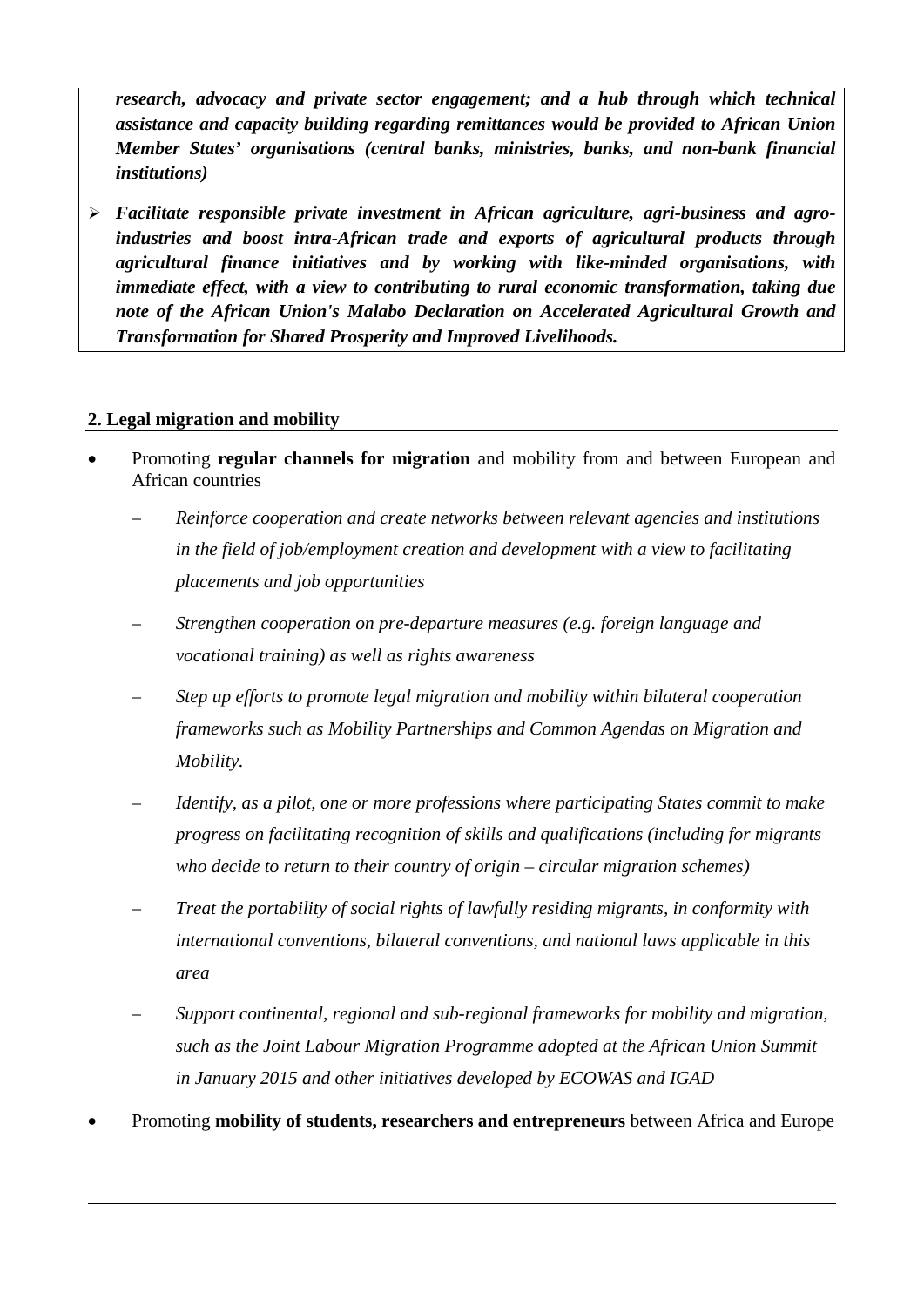- *Improve the legal framework for conditions of entry and residence in the EU applicable to third country nationals for the purpose of research, studies, pupil exchange, training, voluntary service and au pairing.*
- *Use the Erasmus+ annual call and relevant national programmes of EU Member States and associated countries to support mobility of students and university staff between Europe and Africa partner countries*
- *Use the Marie Sklodowska-Curie actions calls to foster both the mobility of researchers between Europe and Africa as well as to encourage joint research projects*
- *Support the implementation of harmonised qualifications in higher education through the Africa-EU Harmonisation Tuning, Quality and Accreditation initiatives*
- *Work towards mutual recognition of academic qualifications and professional certificates through the conclusion of bilateral agreements or by other means*
- *Promote migration schemes in small and medium enterprises (SMEs) including training programmes for African entrepreneurs in European countries, including through circular migration*
- *Strengthen partnership and 'brain circulation', building on the model of the European and Developing Countries Clinical Trials Partnership grants and the Partnership for Research and Innovation in the Mediterranean Area initiative.*
- Support the elaboration and implementation of **comprehensive national and regional strategies on migration and mobility**
	- *Encourage the development and implementation of national and regional strategies or policies for integrating migrants into host societies and for counter-acting xenophobia and discrimination. In this context, promote fair recruitment practices and strengthen the capacities of local authorities and civil society to advocate for and protect rights of migrants*
	- *Enhance civil status registration (communication, practical frameworks, modernisation, exchange of information, network, training sessions) and support the creation of coherent and robust Civil Registry systems, as well as the issuance of secure identity cards and passports, in line with relevant regional initiatives*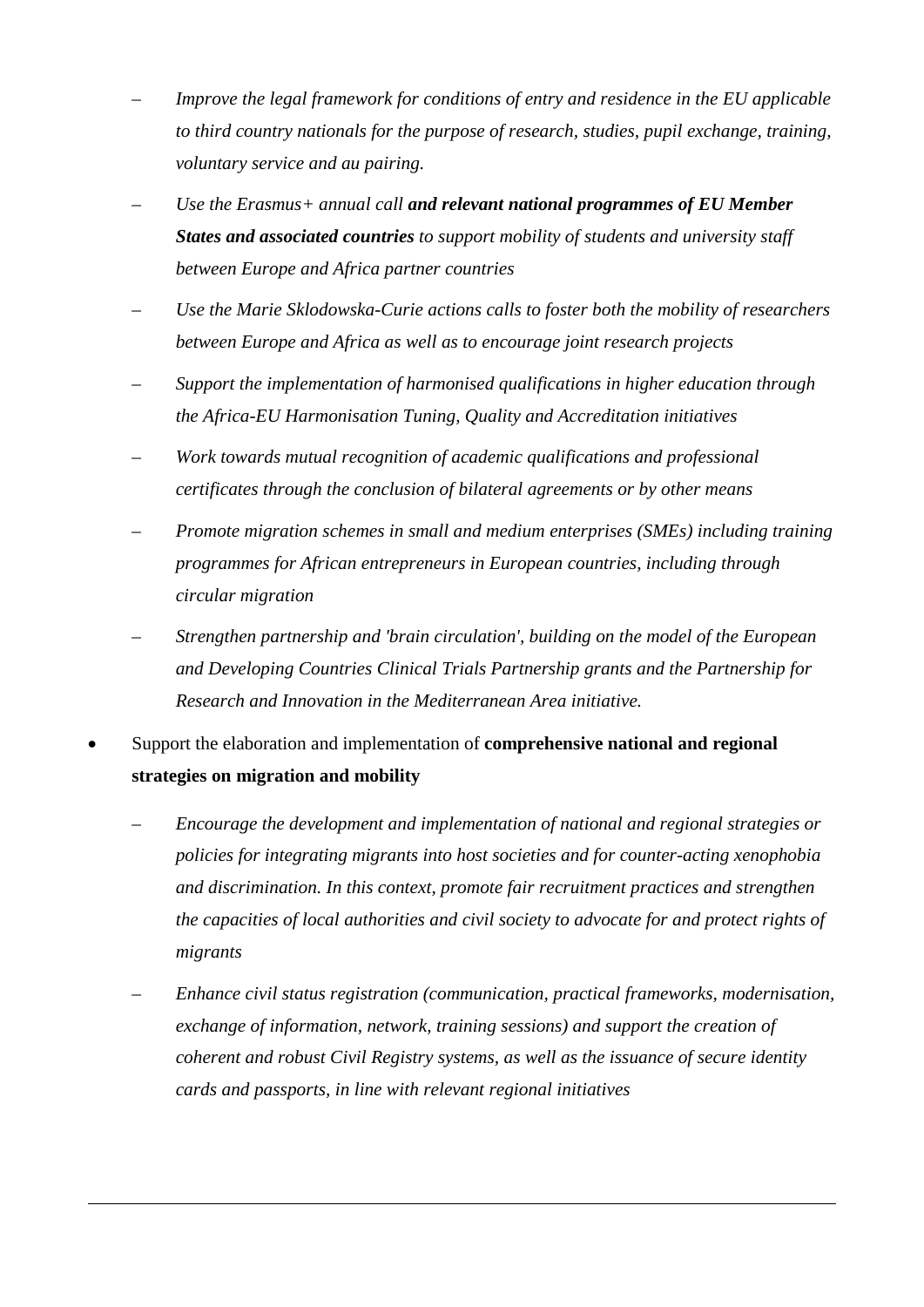- Engage, in a spirit of partnership, in the creation of positive synergies between negotiations on **visa facilitation** and discussions in other areas such as readmission, as an element of the comprehensive logic of the Action Plan
	- *Conclude on-going negotiations of agreements on visa facilitation and readmission and, where appropriate, open new such negotiations*
	- *Within existing legal frameworks, facilitate the process of issuing visas as well as procedures related to legal migration:*
		- *Simplify entry proceedings (including by maximising the possibility of issuing multiple-entry short-term visas, and the abolition of administrative fees for certain categories of persons)*
		- *Facilitate the short stay visa issuing processes for certain types of visitors, such as students, researchers, business people and artists and holders of diplomatic passports*
		- *Facilitate the procedures related to applications for legal migration, including family reunification*

- *Double the number of scholarships for students and academic staff through the EU supported Erasmus+ programme in 2016 compared to 2014.*
- *While respecting the national selection and admission procedures, launch pilot projects that pool offers for legal migration (e.g. for work, study, research, and vocational training) by some EU Member States or associated countries to selected African countries as an element of the comprehensive logic of the Action Plan.*
- *Organise, in the framework of the Rabat and Khartoum processes and the Migration and Mobility Dialogue, workshops on visa facilitation*

## **3. Protection and asylum**

*3.1 Protection*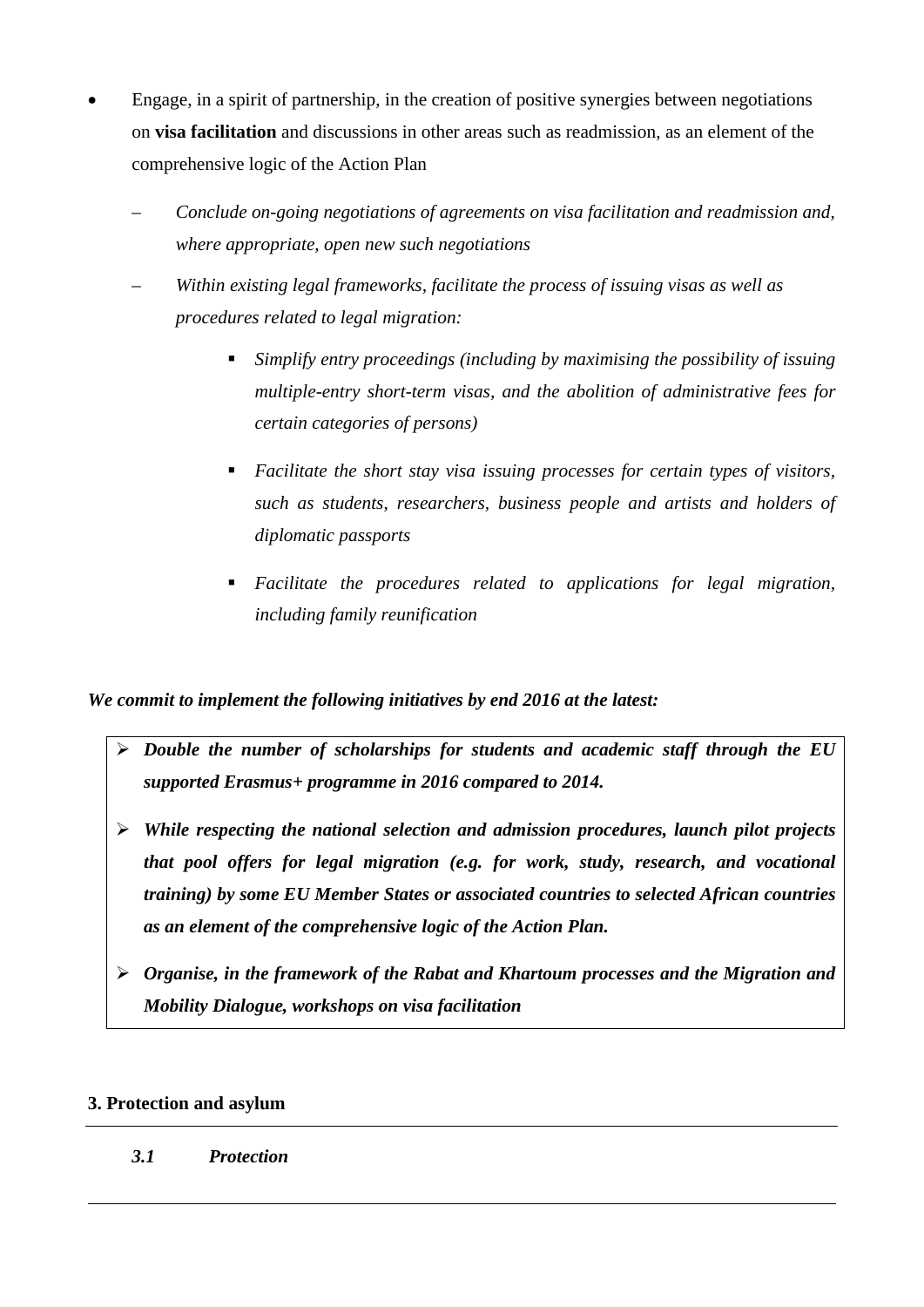- Reinforce the **protection of refugees and other displaced persons**, uphold the human rights of all migrants, refugees and asylum-seekers, support the integration of long term refugees and displaced persons in host communities and strengthen **capacities of countries of first asylum, transit and destination**
	- *Further work to prevent the loss of life at sea by continued search and rescue efforts by all sides, including, where appropriate through joint action at sea and on land when agreed with the countries concernedEnhance the protection capacities of countries which are hosting large numbers of refugees and internally displaced persons, including security in refugee camps, support local development for host communities and forcibly displaced persons, and enable better management of forced displacement*
	- *Support countries in their efforts to adhere to and comply with the 1951 Refugee Convention and its 1967 Protocol*
	- *Facilitate access to justice, legal assistance, witness-protection, health and sociopsychological support for refugees, migrants and asylum-seekers victims of serious crimes*
	- *Further engage with actors from civil society organisations on how to ensure a more accessible, equitable and effective international protection*
- Jointly explore the concept of enhanced capacities in priority regions along the main migratory routes, with a view to developing possible pilot projects, in cooperation with UNHCR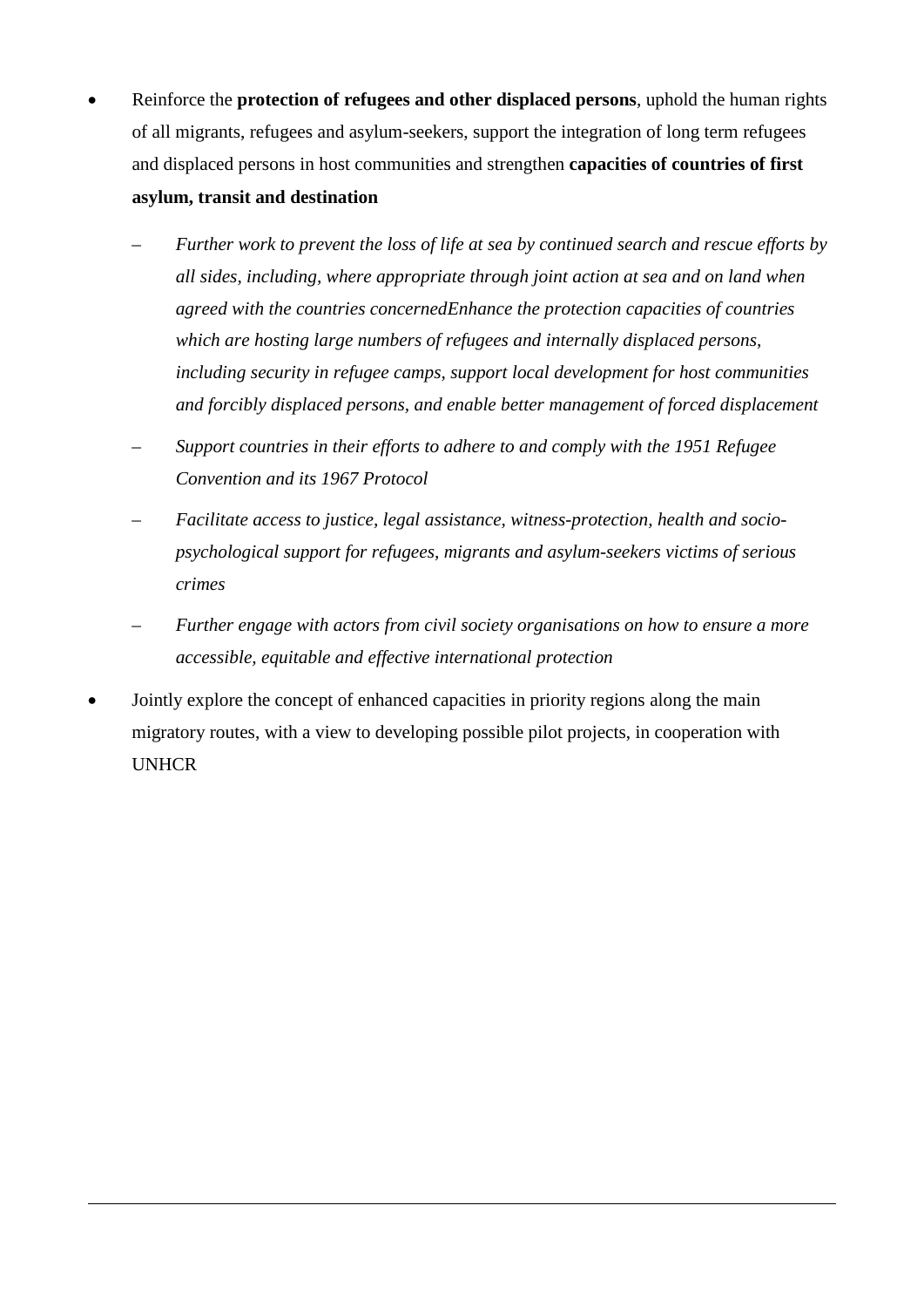- Support EU, African and global resettlement efforts for refugees and increase the legal avenues available to persons in need of protection, both bilaterally and through multilateral structures (in particular UNHCR and IOM)
	- *Implement the EU Member States' commitment of 20 July 2015 to resettle 22,000 persons in clear need of international protection to the EU*

## **3.2 Humanitarian response**

- Enhance efforts of countries to provide **humanitarian assistance** in countries most affected by forced displacement
	- *Ensure provision of life-saving emergency assistance, in affected countries, that focuses on basic services (education, health and nutrition), food assistance, shelter, water and sanitation and protection. Assistance targets the most vulnerable, regardless of their status*
	- *Strengthen the link between humanitarian assistance and longer term development measures to improve livelihoods, self-reliance opportunities and to facilitate durable solutions*

- *Regional Development and Protection Programmes in the Horn of Africa and North Africa should be up and running by mid-2016. Their aim is to address the protection and developmental needs of people suffering long-term displacement and their host communities. The programmes will focus on durable solutions, enhancing protection capacities of hosting countries, and creating development and livelihood opportunities for displaced populations and host communities, including in areas such as incomegeneration, jobs, and education*
- *Carry out trainings and improve the quality of the asylum process, in close cooperation with UNHCR and with the support of EASO, in countries of origin, transit and destination*
- *Develop targeted projects to improve resilience, safety and self-reliance of refugees in camps and host communities in countries most affected by forced displacement in close coordination with host countries, international organisations*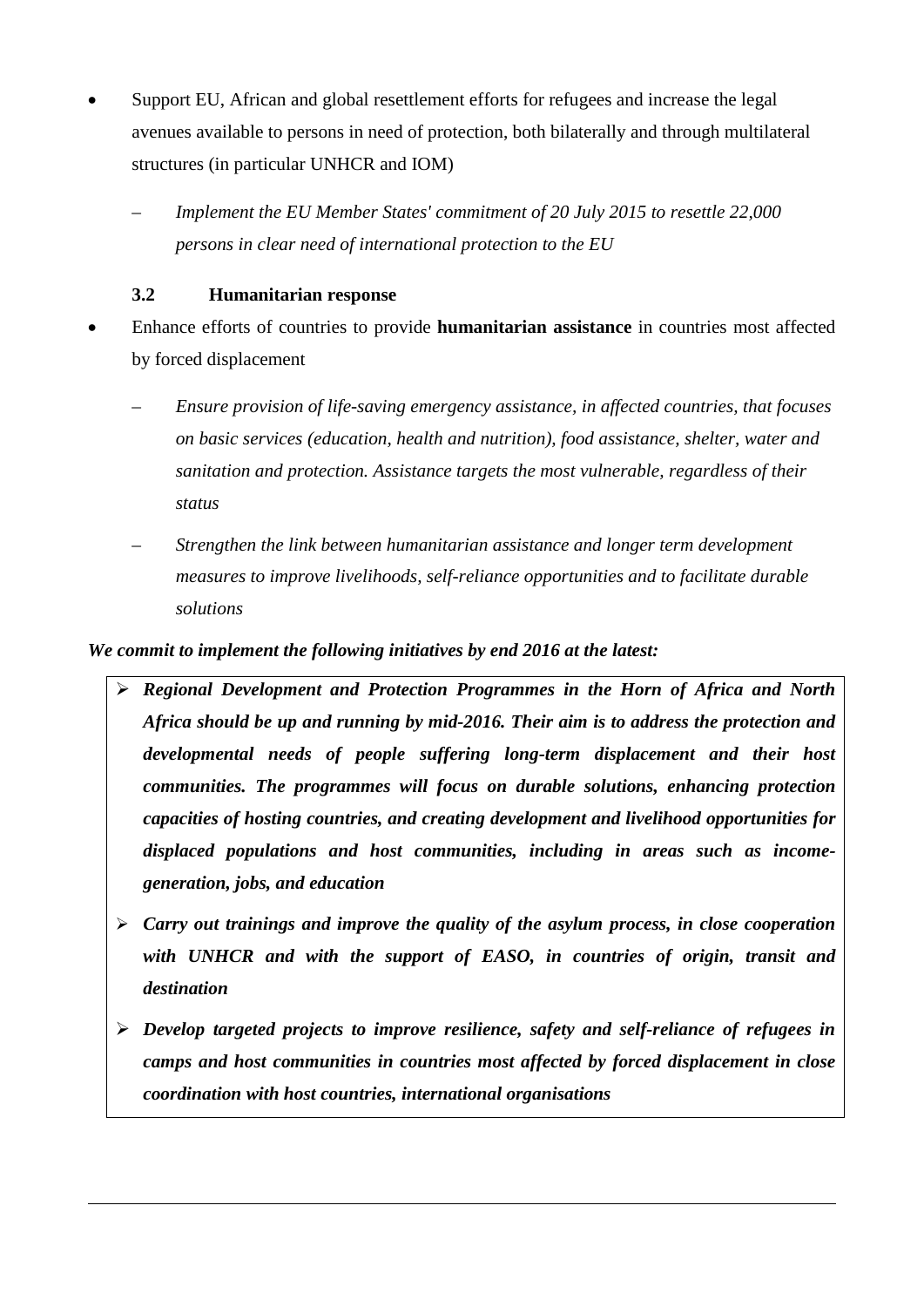# **4. Prevention of and fight against irregular migration, migrant smuggling and trafficking in human beings**

- Support in drafting and implementing appropriate **legislative and institutional frameworks**, in line with the UN Convention against Transnational Organised Crime, UN Protocols on Smuggling of Migrant by Land, Sea and Air and on Trafficking in Persons, especially Women and Children, and the 2014 Protocol to the ILO Forced Labour Convention
	- *Support to the rule of law and law enforcement, judiciary and border management authorities in order to tackle smuggling of migrants and trafficking in human beings, including on tracing and seizing assets and criminal proceeds, as well as on crime investigation and prosecution. Support could include capacity building and provision of relevant equipment. Human rights dimension will be fully reflected in capacity-building and training projects*
	- *Train law enforcement and judicial authorities e.g. on proactive and reactive investigation methods and judicial treatment of victims/witnesses and assisting in setting up specialised anti-trafficking and smuggling police units*
	- *Step up capacity building to counter the production and use of forged and fraudulent documents, including by engaging Frontex and Europol*
	- *Ensure effective implementation by relevant national authorities of existing legislation and measures against employers who exploit irregular migrants*
	- *Step up efforts for effective investigation and prosecution of migrant smugglers and traffickers in human beings and more effective protection of victims that complies with fundamental rights and takes the gender of victims into account*
- Contribute to prevent and address irregular migration and to fight related organised crime, such as migrant smuggling and trafficking in human beings, including through agreed actions and missions
- Provide protection, support and/or assistance to stranded/vulnerable migrants, refugees and victims of trafficking. Special attention should be given to vulnerable groups, notably women and children
	- *Support establishing standard operating procedures for the referral of victims of trafficking at national and cross-border levels, and the provision of systematic and*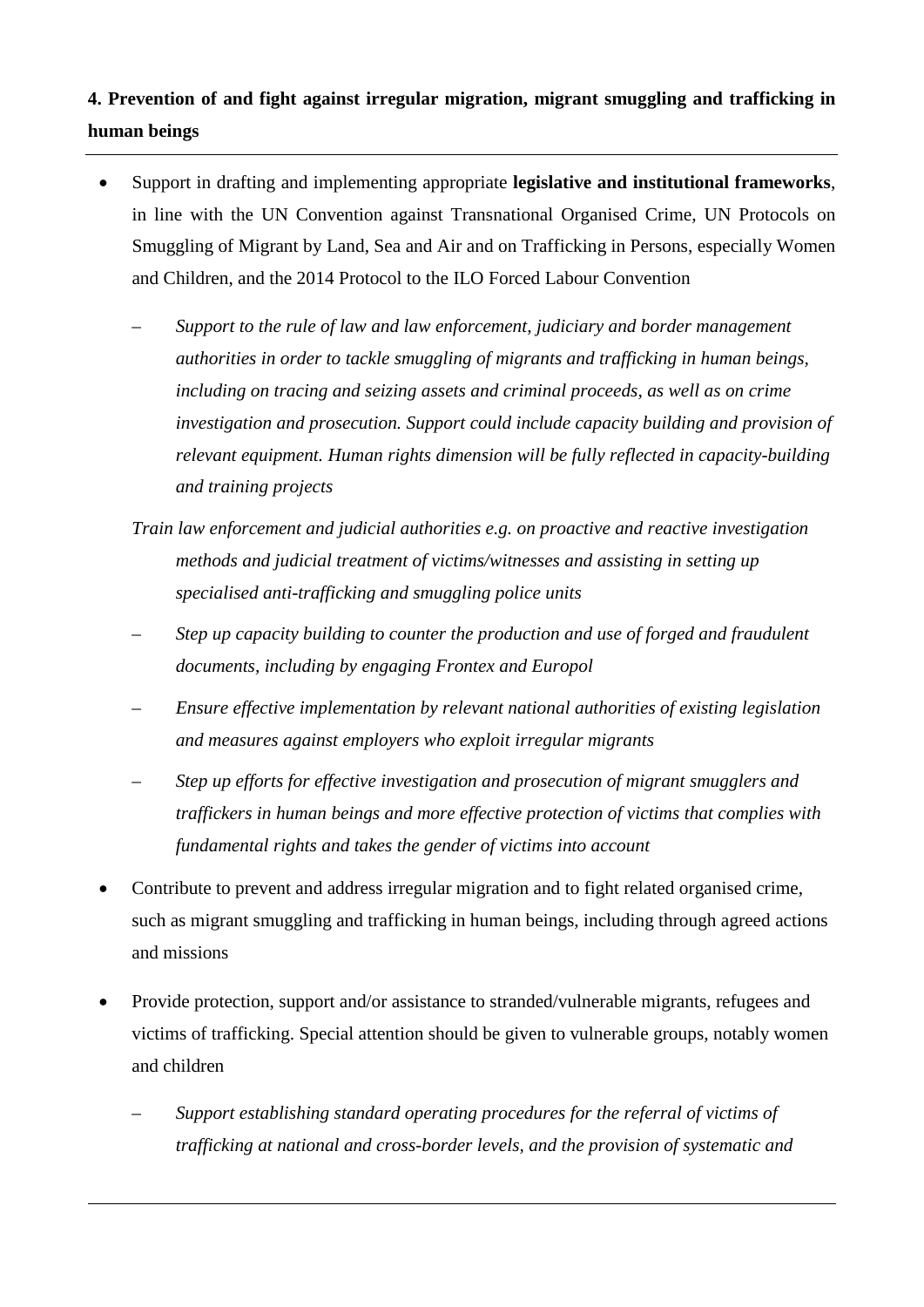*predictable consular assistance to stranded migrants, including in regard to the issuance of travel documentation and the facilitation of transit and re-entry into the country of origin*

- *Support relevant authorities and civil society organisations to provide protection and rehabilitation services, including in the framework of post-return reintegration, notably medical and socio-psychological counselling, training, requalification and assistance*
- *Support regional initiatives on children at risk, in order to ensure comprehensive and sustainable child protection to prevent and to respond to violence, abuse, neglect and exploitation of children*
- Improve intelligence gathering
	- *Encourage all States to gather intelligence on smuggling of migrants and trafficking in human beings, with the support of Interpol and other appropriate agencies*
	- *Support Interpol intelligence gathering exercises in relation to migrant smuggling and trafficking in human beings*
- Improve information and intelligence sharing
	- *Enhance cooperation in particular with Interpol National Central Bureaux (NCBs) and regional bureaux in African countries in order to foster policing improved intelligence sharing, between African states.*
	- *Support information exchange between Interpol and Europol.*
- Foster operational police and judicial cooperation
	- *Enhance operational police cooperation and exchange of information between countries of origin, transit and destination of migration, including, where appropriate, through Joint Investigation Teams with the agreement of countries concerned. This cooperation should involve, where appropriate, Interpol and EU agencies, in particular Europol*
	- *Facilitate timely exchanges between States regarding mutual legal assistance in cases of smuggling of migrants and trafficking in persons*
- Develop further and maintain, where appropriate, **communication networks between EU and African countries** to support maritime surveillance and to save lives at sea in compliance with fundamental rights and data protection standards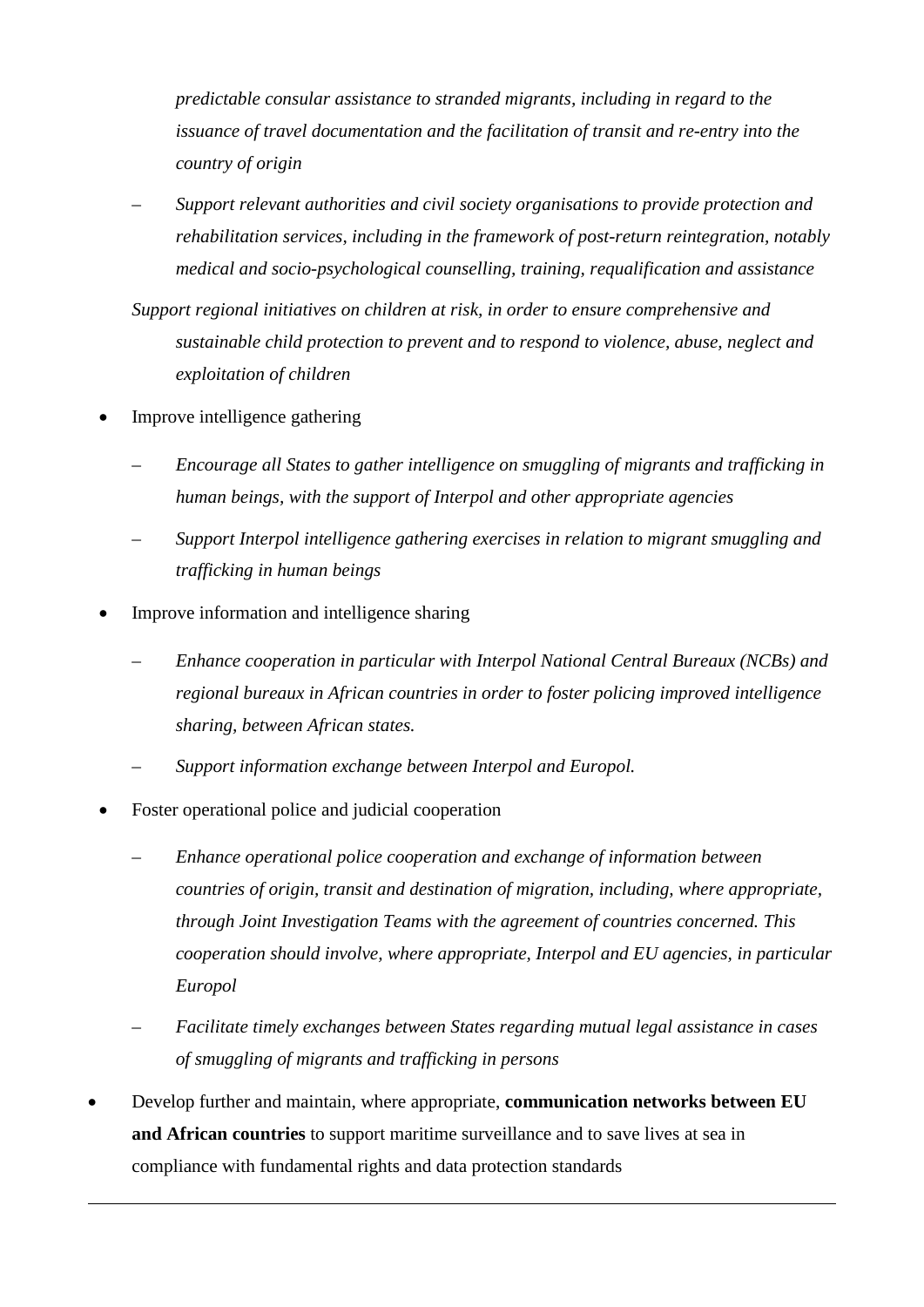- Fight corruption and develop **alternative income generation opportunities** in countries where migrant smuggling and services for migrants are important economic factors
- Provide easy and continuous access to adequate and **credible information on legal migration opportunities and dangers** of engaging in irregular migration, as well as giving a realistic view of living conditions in European countries
	- *Support mechanisms in countries along the main migratory routes upon request starting with a 'multi-purpose centre' in Agadez (Niger), which aims at ensuring provision of direct assistance and information to migrants, registration of migrants, as well as providing opportunities for safe and voluntary return and reintegration in cooperation with countries of origin. These mechanisms should also include support to local communities and should be complementary to initiatives aiming at reinforcement of local and national capacities to manage migration*
	- Provide capacity building and financing for investments in improved **border management systems at regional and national level**
		- *Support national capabilities to control land, sea and air borders as well as maritime surveillance capabilities for the purpose of prevention of irregular migration, crossborder crime, terrorism as well as enhanced search and rescue*
		- *Promote development and implementation of national and regional strategies and action plans on integrated border management*
		- *Strengthen the capacities in border management on respect for human rights of migrants*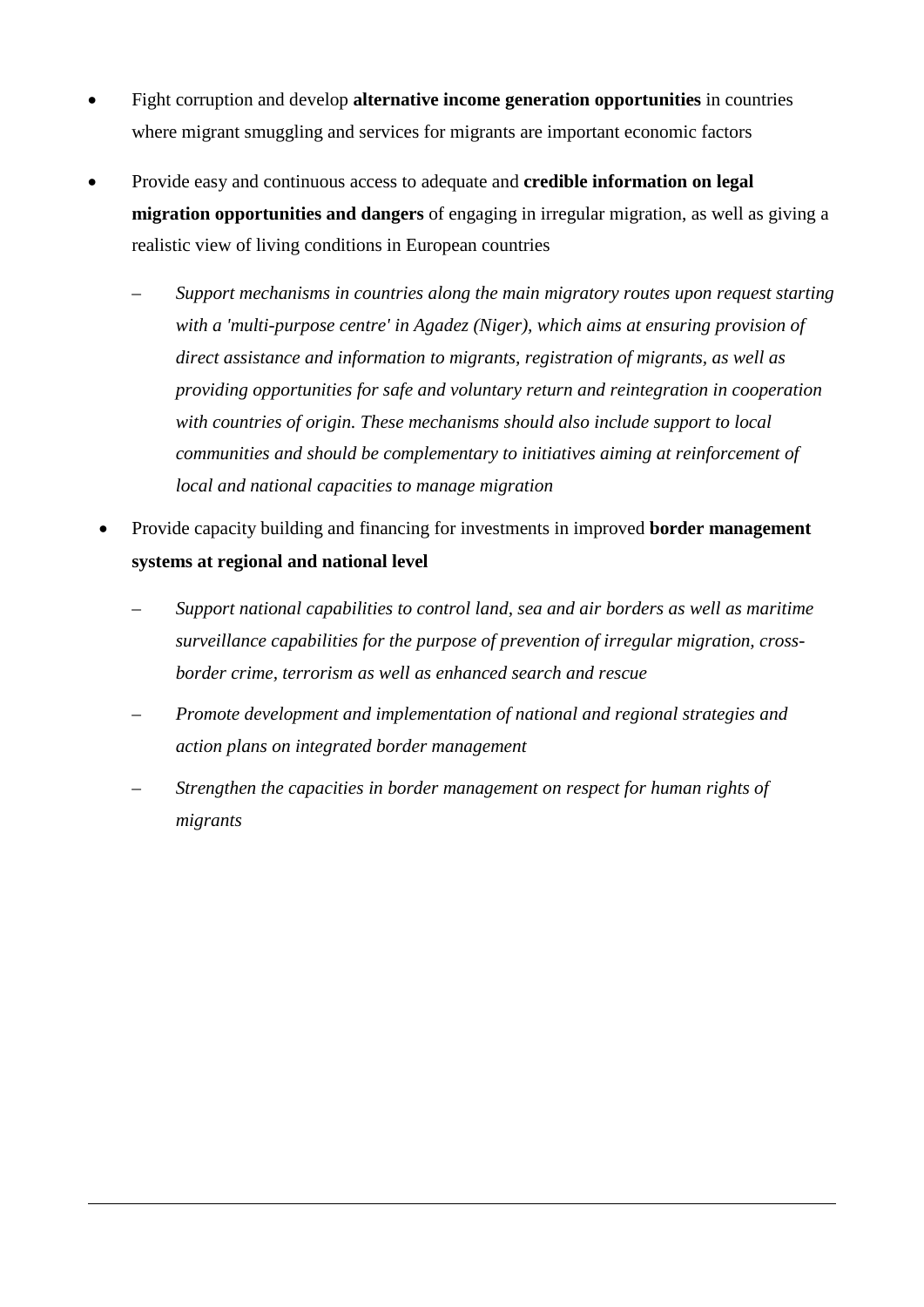- *Promote or further enhance platforms that provide for the exchange of strategic knowledge and joint analysis engaging authorities from non-EU Partner Countries, EU Member States and associated countries (e.g. Liaison Officers) and EU Agencies (e.g. Frontex African Intelligence Community - AFIC)*
- *By the end of 2016, develop training mechanisms for border guards and police, including regional training centres and common curricula*

- *Establish or upgrade national and regional anti-smuggling and anti-trafficking legislation, policies and action plans in countries and regions of origin and transit of migration. Identify single national contact points for anti-smuggling and trafficking activities to enhance cooperation, including with counterparts in EU Member States and associated countries and in Europol*
- *Implement projects focused on strengthening institutional capacities to fight against the smuggling of migrants and trafficking in human beings networks, both in origin and transit countries located along the West Sahel routes, and raise awareness on this problem among the populations concerned*
- *Set up a joint investigation team in Niger against migrant smuggling and trafficking in human beings networks, as a pilot project to be potentially replicated in other countries or regions at their request*
- *Organise information campaigns in countries of origin, transit and destination, to raise awareness of the general public and potential migrants and victims on the dangers of trafficking in human beings and smuggling of migrants, their recruitment processes, including through public broadcasting services programmes aimed at informing the general public and potential migrants about the migratory situation in Europe*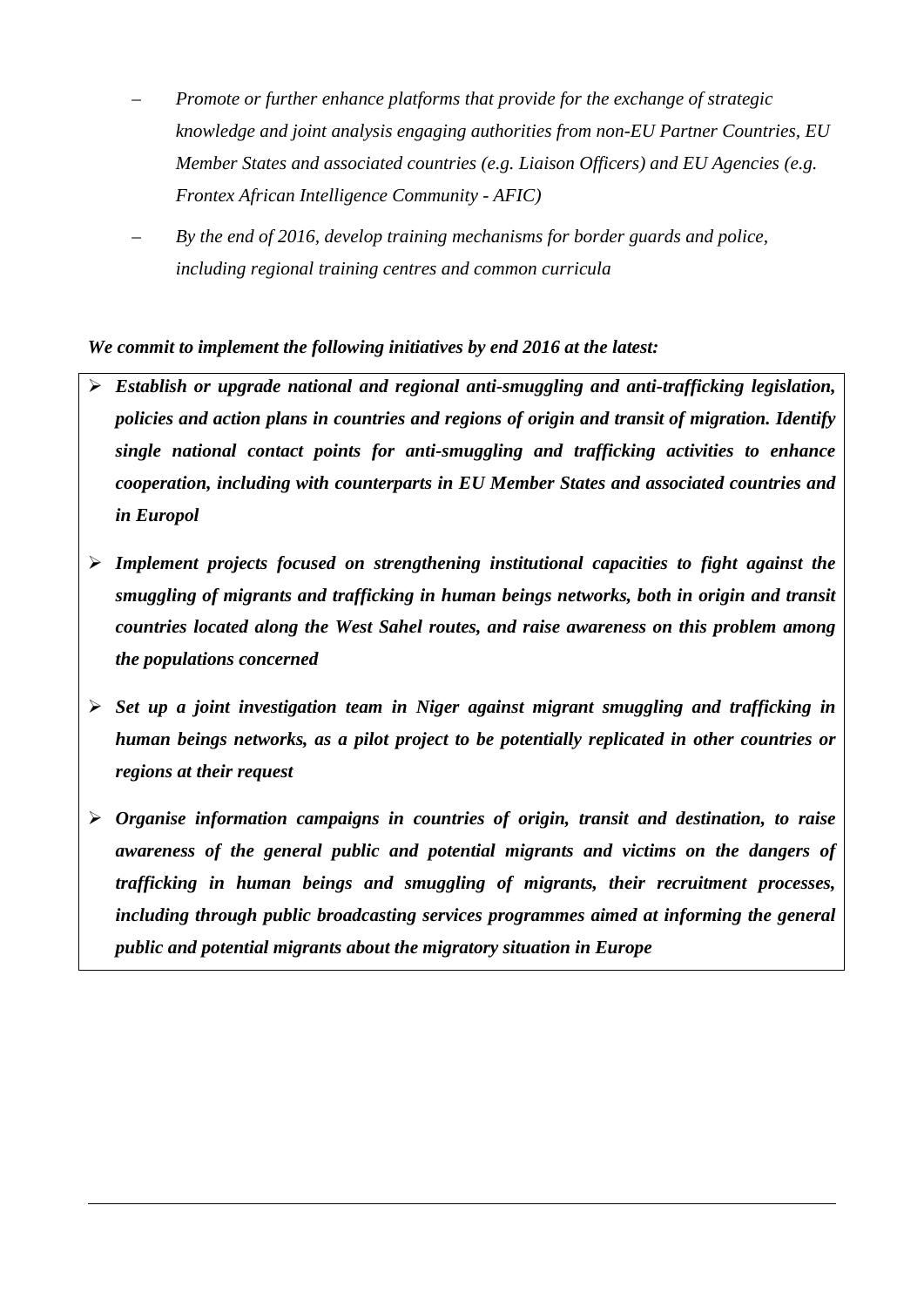Strengthen **cooperation in order to facilitate the return and sustainable reintegration of irregular migrants**, both from EU Member States and associated countries and from African countries of transit and destination, bearing in mind the obligation of each state under international law including **Article 13 of the Cotonou Agreement** for its signatory parties to readmit its own nationals in full respect of human dignity and of the principle of non-refoulement. In accordance with the 9<sup>th</sup> paragraph of the Valletta Summit on Migration final declaration (*We are determined to strengthen the fight against irregular migration in line with existing agreements and obligations under international law, as well as mutually agreed arrangements on return and readmission. We agree to give preference to voluntary return and reaffirm that all returns must be carried out in full respect of human rights and human dignity. We will improve cooperation on return and sustainable reintegration which can only enhance migration and mobility policy and make it more effective and comprehensive*), we agree to :

- *Develop practical cooperation arrangements and bilateral dialogues on implementation of returns with regard, in particular, to identification and issuance of travel documents*
- *In the first half of 2016, organise a seminar on best practices in the field of return and readmission procedures, including on identification procedures as practiced by European countries, the issuing of identification documents, and documentation processing*
- Pay special attention to **unaccompanied minors** taking into account the principle of the best interest of the child. Child protection systems in countries of origin and transit should be supported so as to offer a safe environment for vulnerable children including unaccompanied minors upon their return
- Explore return **pilot projects between the EU, associated countries, and African countries**
	- *Provide comprehensive and developmental packages for safe return and reintegration, whereby a partner country commits to cooperate closely with the EU on return and readmission, notably on identification and travel documentation, and receives support for the individual reintegration of its own nationals, visa facilitation and a tailor-made package of support, including on other policy areas.*